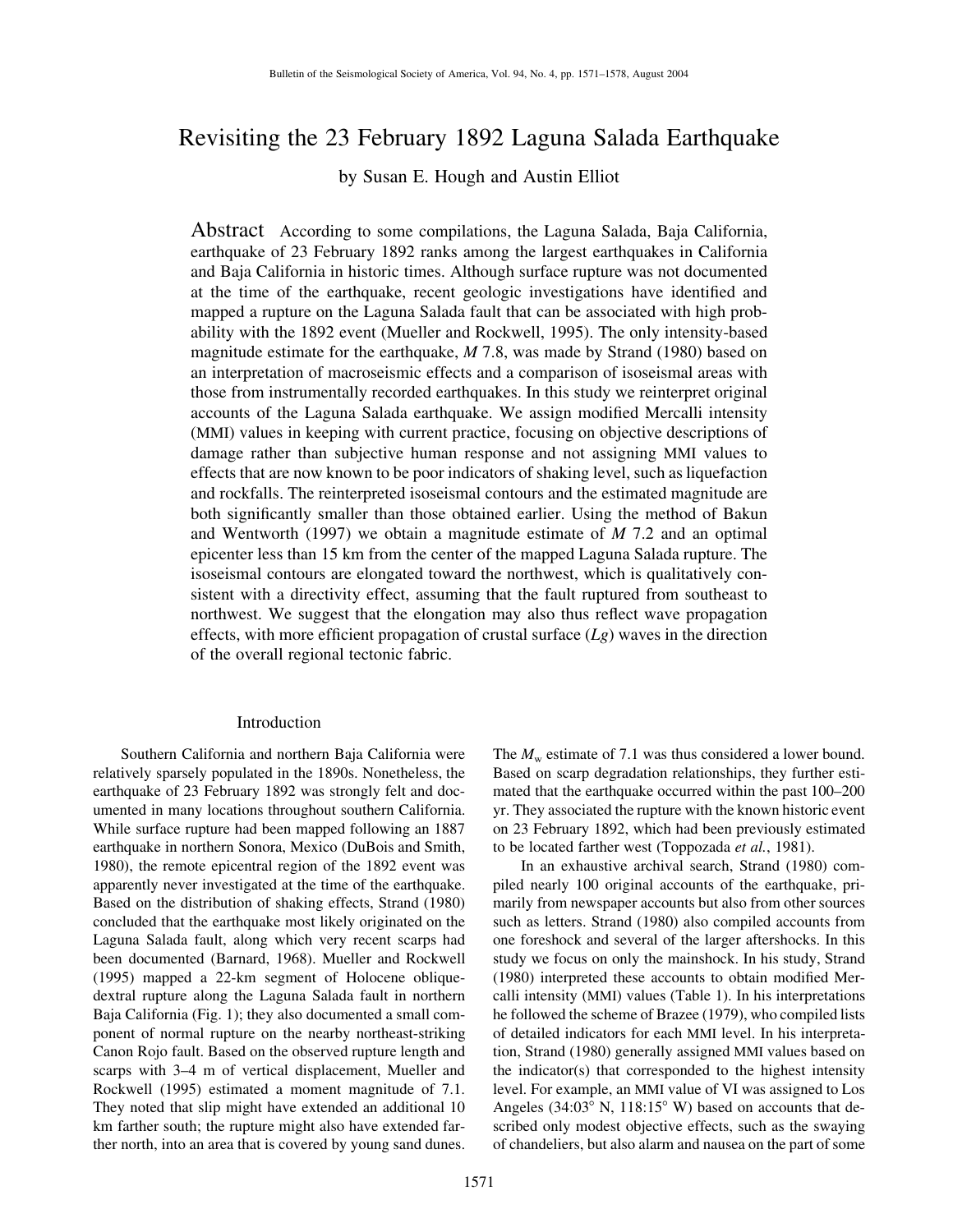

Figure 1. Map of northern Baja California and southern California. Location of Holocene surface rupture identified by Mueller and Rockwell (1995) is indicated by dashed box. Mapped faults, in this and other maps, are from Jennings (1994).

observers. Strand (1980) also assigned a number of high MMI values (VIII $+$ ) based on accounts that described rockfalls, liquefaction, changes in water level, and so on. Many of these accounts were from remote desert regions in and around the Salton Trough, where no (or very few) buildings existed at the time. For example, at Storm Canyon (32:55° N, 116:26<sup>°</sup> W) an account described rockfalls and the drying up of a small spring; MMI VII + was assigned to this account.

Strand's (1980) interpretations differ from the current practice of intensity determinations in two critical respects. First, especially in modern analyses, such as those implemented by the U.S. Geological Survey Community Internet Intensity Mapping project (Wald *et al.*, 1999), MMI values are assigned based on the overall effects at a location rather than the most severe reported effects. Hough *et al.* (2000) argued that this approach is especially important to avoid overemphasis of subjective human response (people frightened, etc.) during large regional earthquakes, for which shaking can be dramatic even when damage is very low.

A second difference between our approach and that of Strand (1980) reflects the growing awareness that certain indicators do not reflect reliably the level of shaking at a site. Such indicators include rockfalls, liquefaction, and waterlevel changes in wells (e.g., Ambraseys and Bilham, 2003). Formerly, for example, liquefaction was sufficient to assign MMI values of at least VIII, whereas recent studies have documented liquefaction in earthquakes as small as *M* 3.5,

for which MMI cannot have been above perhaps V (Musson, 1998). The distribution of rockfalls will moreover largely correspond to the distribution of rocks, some of which will fall in response to low levels of shaking (as, in fact, some rockfalls occur in the absence of shaking). Unfortunately, because northern Baja California was so sparsely populated in 1892, many of the relatively close-in accounts do not include any information about damage to structures. We were thus able to assign intensity values for only 74 of the 98 locations at which intensities were assigned by Strand (1980); we also assign not-felt values for three locations at which it was reported that the earthquake was not felt. These 77 values provide reasonably good coverage of the intensity field throughout southern California (Fig. 2). Figure 2 also indicates locations at which landslides and rockfalls were observed; we will discuss these results in a later section.

The isoseismal contours shown in Figure 2 were calculated by the gridding algorithm used in the surface utility of the Generic Mapping Tools (Wessel and Smith, 1991). This algorithm uses a tension factor, *T*, to control the degree of curvature. The minimum curvature solution,  $T = 0$ , can generate unrealistic oscillations, while  $T = 1$  will generate a solution with no maxima or minima away from control points. Here we use  $T = 0.5$ , which allows the algorithm to find a maximum in the near-field region. As shown in Figure 2, the global maximum is found to be at the southern end of the Laguna Salada rupture as mapped by Mueller and Rockwell (1995).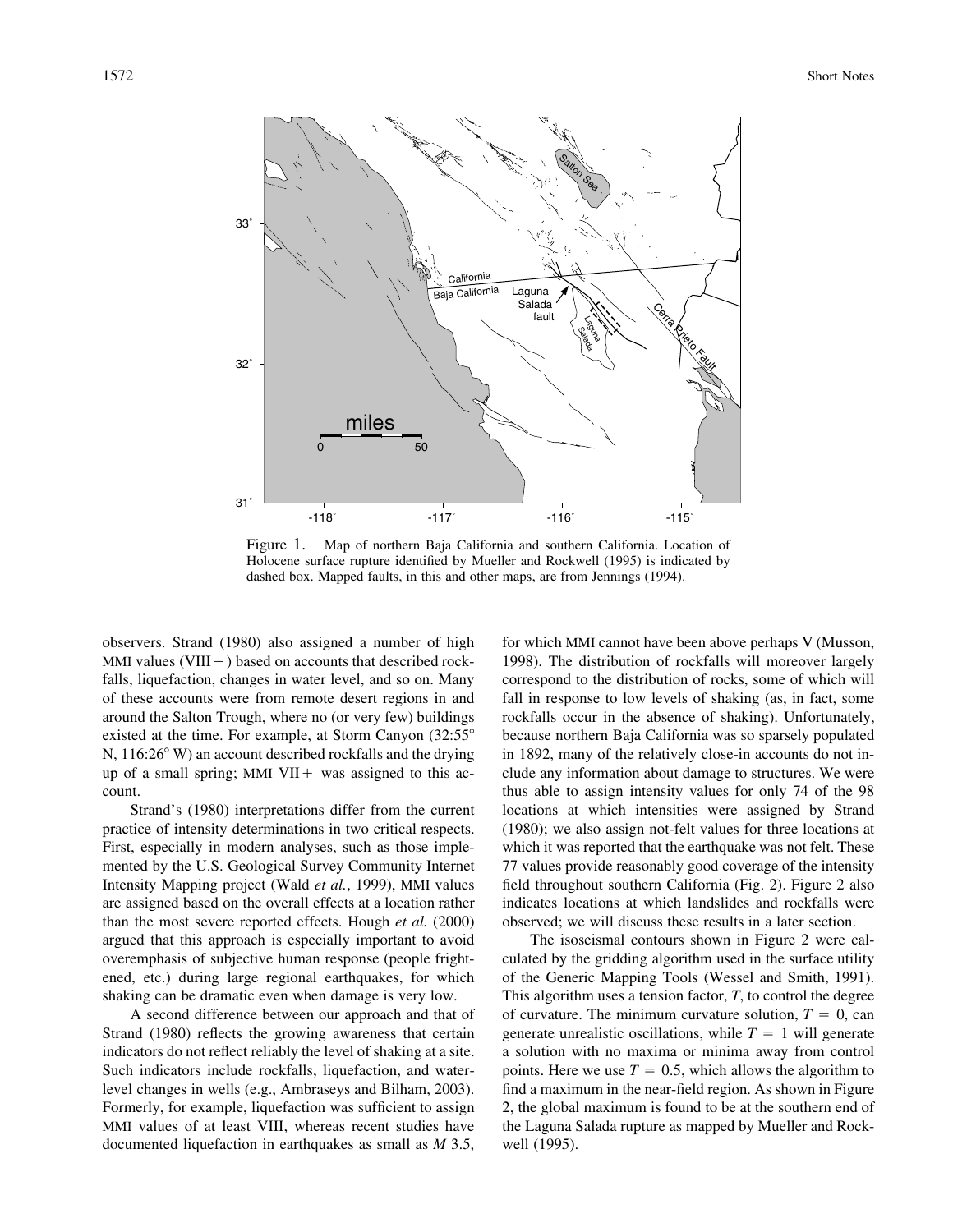Table 1 Accounts and Intensities of the Laguna Salada Earthquake

| Location                              | Latitude $(N)$   | Longitude (W)            | Map              | Table                   | Rev. MMI       | Most severe reported effects                                                |
|---------------------------------------|------------------|--------------------------|------------------|-------------------------|----------------|-----------------------------------------------------------------------------|
| Alpine                                | 32.833           | $-116.767$               | 7                | 7                       | 5              | Many frightened, rumblings like carriage                                    |
| Anaheim                               | 33.833           | $-117.917$               | 6                | 6                       | $\overline{4}$ | Hanging objects swung, felt by almost all                                   |
| Bakersfield                           | 35.357           | $-119.004$               |                  |                         | $\mathbf{1}$   | Not felt                                                                    |
| <b>Ballast Point Light Station</b>    | 33.683           | $-117.233$               | 7                | 6                       | $\overline{4}$ | Clocks stopped, duration estimated                                          |
| Banning                               | 33.933           | $-116.867$               | $\overline{4}$   | 5                       | 4              | Described as strong                                                         |
| <b>Barret Valley</b>                  | 32.617           | $-116.700$               | 7                | 7                       | 5              | All frightened, loud sounds                                                 |
| Beaumont                              | 33.933           | $-116.983$               | 5                | 5                       | 4              | Hanging pictures displaced, liquids sloshed                                 |
| Bernardo                              | 33.033           | $-117.050$               | $\boldsymbol{7}$ | 6                       | 5              | Described as strong                                                         |
| Boyle Heights                         | 34.033           | $-118.200$               | 5                | 5                       | 5              | Small objects moved, animals frightened                                     |
| <b>Bratton Valley</b>                 | 32.683           | $-116.750$               | 7                | 7                       | 6              | Rockfalls, difficult to stand                                               |
| <b>Buckman Springs</b>                | 32.767           | $-116.483$               | 8                | 7                       | 6              | Changes in wells/springs, loud sound                                        |
| Cameron Corners                       | 32.633           | $-116.467$               | 8                | $7+$                    |                | All frightened                                                              |
| Campo                                 | 32.600           | $-116.483$               | 8                | 8                       | 7              | Some damage to poorly built masonry                                         |
| Carrizo Station                       | 32.883           | $-116.050$               | 9                | $8+$                    | 8              | Damage to poorly built masonry                                              |
| Carson City, Nevada                   | 39.167           | $-119.767$               |                  | $1 -$                   | $\mathbf{1}$   | Not felt                                                                    |
| Cerro Prieto Mud Volcano Region, Baja | 32.400           |                          | 9                | $9+$                    | 7.5            | Alarm/panic, groundwater ejected                                            |
| Chino                                 | 34.017           | $-115.267$<br>$-117.700$ | 6                | 6                       | 5              | Felt by all, some furniture jostled                                         |
| Chocolate Canyon                      | 32.867           | $-116.783$               | 7                | $6+$                    | 4              | Roaring sounds, rumblings like carriage                                     |
| Claremont                             | 35.000           | $-117.800$               | 6                | 6                       |                | Many frightened                                                             |
| Colorado Desert                       |                  |                          | 10               | $10 +$                  | 7              | Fissures in ground, alarm/panic                                             |
| Colton                                | 34.667           | $-117.350$               | 7                | 6                       |                | Many ran outdoors, many frightened                                          |
| Coronado                              | 32.631           |                          | 7                | 6                       | 5              | Liquids sloshed, many frightened                                            |
| Cuyamaca                              | 33.000           | $-117.174$<br>$-116.567$ | 7                | 8                       |                | Waves seen on surface of ground                                             |
| Dehesa                                | 32.783           |                          | $\tau$           | 7                       |                |                                                                             |
|                                       |                  | $-116.850$               |                  | $8+$                    | 6              | All frightened, landslides, loud sound<br>Landslides, loud sound            |
| Devil's Canyon                        | 32.683<br>33.933 | $-116.050$<br>$-118.100$ | 9<br>5           | 5                       | 6<br>4         | Clocks stopped, described as strong                                         |
| Downey                                | 34.133           |                          | $\overline{4}$   | $\overline{\mathbf{4}}$ |                |                                                                             |
| Duarte                                |                  | $-117.983$               | 7                | 7                       | 3<br>6         | Described as light, direction of motion noted                               |
| Dulzura                               | 32.650           | $-116.783$               | $\tau$           | $\overline{7}$          | 7              | Changes in springs/wells                                                    |
| Dulzura Canyon                        | 32.650           | $-116.800$               | 7                | 6                       | 5              | Landslides, waves seen on ground                                            |
| El Alamo, Baja                        | 31.600           | $-116.050$               | 7                | $\overline{7}$          | 7              | Described as strong                                                         |
| El Cajon                              | 32.783           | $-116.967$               |                  | 6                       |                | Cracks in ground, ground slumping<br>All awakened                           |
| Elsinore<br>Encinitas                 | 33.667           | $-117.333$               | 6                |                         |                |                                                                             |
|                                       | 33.500           | $-117.300$               | 6<br>7           | 5<br>$\overline{7}$     |                | Animals frightened                                                          |
| Ensenada, Baja                        | 31.867<br>33.117 | $-116.600$               | $\tau$           | 7                       | 5<br>5.5       | Liquids sloshed, small objects fell<br>Spring/well changes, liquids sloshed |
| Escondido<br>Fairview                 | 33.283           | $-117.100$               | 6                | 6                       |                |                                                                             |
| Flinn Ranch                           | 32.850           | $-117.233$<br>$-116.850$ | 7                | 7                       | 4              | Described as strong<br>Spring/well changes                                  |
| Fullerton                             | 33.867           | $-117.900$               | 6                | 7                       | 6              | Slight damage to weak masonry, objects fell                                 |
|                                       | 34.417           | $-117.300$               | 4                | $\overline{4}$          | 3              | Described as light, direction indicated                                     |
| Hesperia                              |                  |                          | 7                | $6+$                    | 5              | Many ran outdoors (EQ lights reported)                                      |
| Highlands<br>Hook Ranch               | 32.700           | $-116.500$               | 8                | 8                       | 8              | Trees shaken violently, people thrown off feet                              |
| Hupah Flats                           | 33.100           | $-116.300$               | 8                | $7+$                    |                | Spring/well changes                                                         |
| Indio                                 | 33.733           | $-116.233$               | $\tau$           | $6+$                    | 5              | Many frightened                                                             |
| Jacumba                               | 32.617           | $-116.183$               | 9                | 9                       |                | Alarm/panic, spring/well changes                                            |
| Jamul                                 | 32.717           | $-116.867$               | 7                | 7                       | 6              | Cracks in masonry walls                                                     |
| Jewel Valley                          | 32.633           | $-116.267$               | 9                | 9                       | 8              | Damage to weak masonry, ground cracked                                      |
| Julian                                | 33.083           | $-116.567$               | 7                | $\tau$                  | 5              | Small objects overturned                                                    |
| Laguna Station                        | 32.767           | $-115.750$               | 10               | $9+$                    | 7.5            | Alarm/panic, people thrown off feet                                         |
| Lancaster                             | 34.693           | $-118.176$               |                  |                         | 1              | Not felt                                                                    |
| Lawson Valley                         | 33.750           | $-116.783$               | 7                | $6+$                    | 6              | Furniture jostled                                                           |
| Long Beach                            | 33.767           | $-118.183$               | 5                |                         |                |                                                                             |
| Los Angeles                           | 34.050           | $-118.250$               | 5                | 6                       | 5.5            | Many frightened, plaster fell                                               |
| McCain Valley                         | 32.767           | $-116.333$               | 9                | 9                       | 8              | Damage to weak masonry, visible ground waves                                |
|                                       |                  |                          |                  | $7+$                    |                |                                                                             |
| Moreno Valley                         | 32.717           | $-116.533$               | 8                | 5                       |                | Wet ground cracked                                                          |
| Mountainside Ranch, Baja              | 32.667           | $-117.099$               | 7                | 7                       | 6              | Animals frightened<br>Difficult to stand/walk                               |
| <b>National City</b>                  |                  |                          | 5                | 5                       |                |                                                                             |
| Needles<br>Oceanside                  | 34.833<br>33.200 | $-114.600$               | 6                | 6                       | 5              | Hanging objects swung, plaster cracked<br>Described as strong               |
|                                       |                  | $-117.383$               |                  |                         | 4.5            | Not felt                                                                    |
| Ojai<br>Ojos Negros, Baja             | 34.449<br>31.900 | $-119.246$<br>$-116.300$ |                  |                         | 1              | Animals frightened                                                          |
|                                       |                  |                          | 7                | 5                       |                |                                                                             |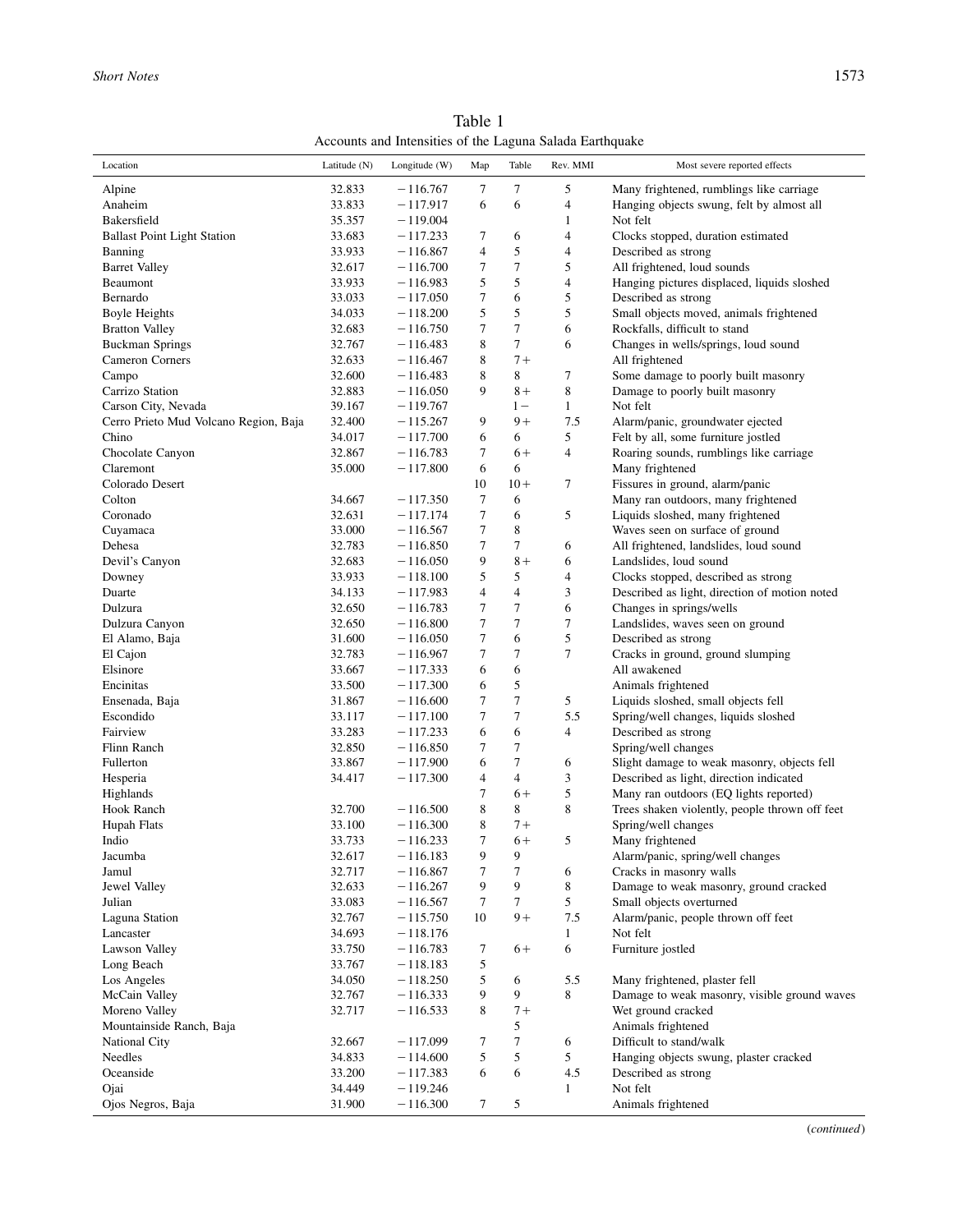| Commucu               |              |               |                |                |                |                                             |  |  |  |  |  |
|-----------------------|--------------|---------------|----------------|----------------|----------------|---------------------------------------------|--|--|--|--|--|
| Location              | Latitude (N) | Longitude (W) | Map            | Table          | Rev. MMI       | Most severe reported effects                |  |  |  |  |  |
| Oneonta               | 32.583       | $-117.117$    | 7              | $6+$           | 5              | Many ran outdoors (EQ Lights reported)      |  |  |  |  |  |
| Ontario               | 34.067       | $-117.650$    | 6              | $4+$           | 4              | Described as sharp, dishes rattled          |  |  |  |  |  |
| Otay                  | 32.600       | $-117.067$    | 7              | 7              | 7              | Masonry walls cracked                       |  |  |  |  |  |
| Pacific Beach         | 32.800       | $-117.250$    | $\tau$         | 7              | 6              | Water waves observed                        |  |  |  |  |  |
| Palm Springs          | 33.817       | $-116.550$    | 7              | 7              | 5              | General alarm                               |  |  |  |  |  |
| Paradise Valley       | 33.683       | $-117.067$    | 7              | $6+$           | 6              | Slight damage to poor construction          |  |  |  |  |  |
| Pasadena              | 34.150       | $-118.150$    | 5              | 5              | 5              | Described as strong, tall objects swayed    |  |  |  |  |  |
| Perris                | 33.783       | $-117.233$    | 6              | $5+$           | $\overline{4}$ | Dishes rattled, awakened most               |  |  |  |  |  |
| Point Loma Lighthouse | 33.667       | $-117.250$    | 6              | 6              |                | Duration estimated                          |  |  |  |  |  |
| Pomona                | 34.050       | $-117.750$    | 6              | 6              | 5              | Described as strong, tall objects swayed    |  |  |  |  |  |
| Potrero               | 32.600       | $-116.617$    | 7              | 7              | 7              | Damage to weak architectural elements       |  |  |  |  |  |
| Redlands              | 34.067       | $-117.183$    | 7              | 6              | 5              | Small objects shifted, tall objects swayed  |  |  |  |  |  |
| Redondo               | 33.833       | $-118.367$    | 5              | 5              | 4              | Described as strong, duration estimated     |  |  |  |  |  |
| Riverside             | 33.967       | $-117.367$    | 7              | 7              | 6.5            | Damage to weak architectural elements       |  |  |  |  |  |
| San Bernardino        | 35.000       | $-117.283$    | $\overline{7}$ | 7              | 6              | Small objects overturned, damage to plaster |  |  |  |  |  |
| San Carlos, Baja      |              |               | 7              | $5+$           | 4.5            | Described as strong, clocks stopped         |  |  |  |  |  |
| San Diego             | 32.717       | $-117.167$    | 7              | 7              | 6              | Masonry walls cracked                       |  |  |  |  |  |
| San Felipe, Baja      | 31.017       | $-115.833$    |                |                |                |                                             |  |  |  |  |  |
| San Fernando          | 34.283       | $-118.433$    | 5              | 5              | 4              | Described as strong, duration estimated     |  |  |  |  |  |
| San Jacinto           | 33.783       | $-116.967$    | 7              | 6              | 6              | Liquids sloshed, plaster fell               |  |  |  |  |  |
| San Luis Rey          | 33.233       | $-117.200$    | 6              |                |                |                                             |  |  |  |  |  |
| San Quintin, Baja     | 30.500       | $-115.967$    | 6              | 6              | 5              | Felt by all, road subsided(?)               |  |  |  |  |  |
| San Pedro             | 33.733       | $-118.033$    | 5              | 5              | $\overline{4}$ | Felt by all                                 |  |  |  |  |  |
| Santa Ana             | 33.750       | $-117.883$    | 6              | 6              | 6              | Objects overturned, plaster fell            |  |  |  |  |  |
| Santa Barbara         | 34.417       | $-119.700$    | 4              | $\overline{4}$ | $\overline{4}$ | Hanging objects swung, dishes rattled       |  |  |  |  |  |
| Santa Fe Springs      | 33.950       | $-118.117$    | 5              |                |                |                                             |  |  |  |  |  |
| Santa Ysabel          | 33.117       | $-116.667$    | 7              | 7              | 7              | Damage to weak architectural elements       |  |  |  |  |  |
| Storm Canyon          | 32.917       | $-116.433$    | 8              | $7+$           |                | Rockfalls                                   |  |  |  |  |  |
| Thing Valley Ranch    | 32.817       | $-116.383$    | 8              | $7+$           | 7              | Difficult to stand                          |  |  |  |  |  |
| Tia Juana, U.S.       | 32.533       | $-117.033$    | 7              |                |                | Many ran outdoors (EQ Lights reported)      |  |  |  |  |  |
| Tijuana, Baja         | 32.517       | $-117.033$    | 7              | 7              |                | Changes in wells/springs                    |  |  |  |  |  |
| Tierra Blanca Canyon  | 32.900       | $-116.267$    | 9              | $8+$           |                | Rockfalls                                   |  |  |  |  |  |
| Tustin                | 34.733       | $-117.817$    | 6              | 5              | 4              | Most awakened                               |  |  |  |  |  |
| Vallecitos Station    | 33.983       | $-116.350$    | 8              | 9              | 6              | All awakened, ground cracks, all frightened |  |  |  |  |  |
| Ventura               | 34.283       | $-119.283$    | $\overline{4}$ | $\overline{4}$ | $\overline{4}$ | Hanging objects swung, clocks stopped       |  |  |  |  |  |
| Visalia               | 36.317       | $-119.283$    |                | $\overline{c}$ | $\overline{c}$ | Described as light                          |  |  |  |  |  |
| Whale Peak            | 33.033       | $-116.317$    | 9              | $7+$           |                | Rockfalls                                   |  |  |  |  |  |
| Winchester            | 33.717       | $-117.083$    | 6              | 4              | 3.5            | Awakened some                               |  |  |  |  |  |
| Yuma, Arizona         | 32.717       | $-114.617$    | 6              | 6              | 5              | All awakened, vibration like carriage       |  |  |  |  |  |

Table 1 Continued

Locations at which accounts are available (town name, latitude, longitude), original MMI assignment from map in Strand (1980) and from table in same reference (these values sometimes differ), reinterpreted MMI value, brief indication of reported effects. EQ Lights indicate reports of earthquake lights.

## Interpretation

Bakun and Wentworth [1997] presented a method (hereafter BW97) to determine magnitude from the distance decay of MMI values for earthquakes in western North America. This method estimates an optimal magnitude and location using observed MMI values as a function of distance and calibrations established from instrumentally recorded earthquakes in western North America. The method has been well calibrated by MMI data from a number of recent large earthquakes in California. BW97 is not a spatial contouring algorithm, but instead essentially collapses the problem to a two-dimensional regression of intensity versus distance, given established attenuation calibrations.

We first apply BW97 using the 77 reinterpreted MMI values listed in Table 1. This yields an optimal magnitude

value of 7.2 and an optimal location at  $32.73^{\circ}$  N,  $115.50^{\circ}$  W (Fig. 3a). Interestingly, although the intensity distribution is constrained at only a few points to the south of the epicentral region, this location is very close to the northern end of the rupture mapped by Mueller and Rockwell (1995). The location is also within 15 km of the MMI intensity obtained using the contouring algorithm. Given the uncertainties, we do not ascribe any significance to the exact coordinates of the optimal location, specifically its location at the northern end of the mapped surface rupture.

One generally encounters a strong trade-off between location and magnitude when an intensity data set is strongly one sided; in this case most of the intensity values are from only the northwest quadrant. However, while only a handful of data values are available to the south of the (inferred)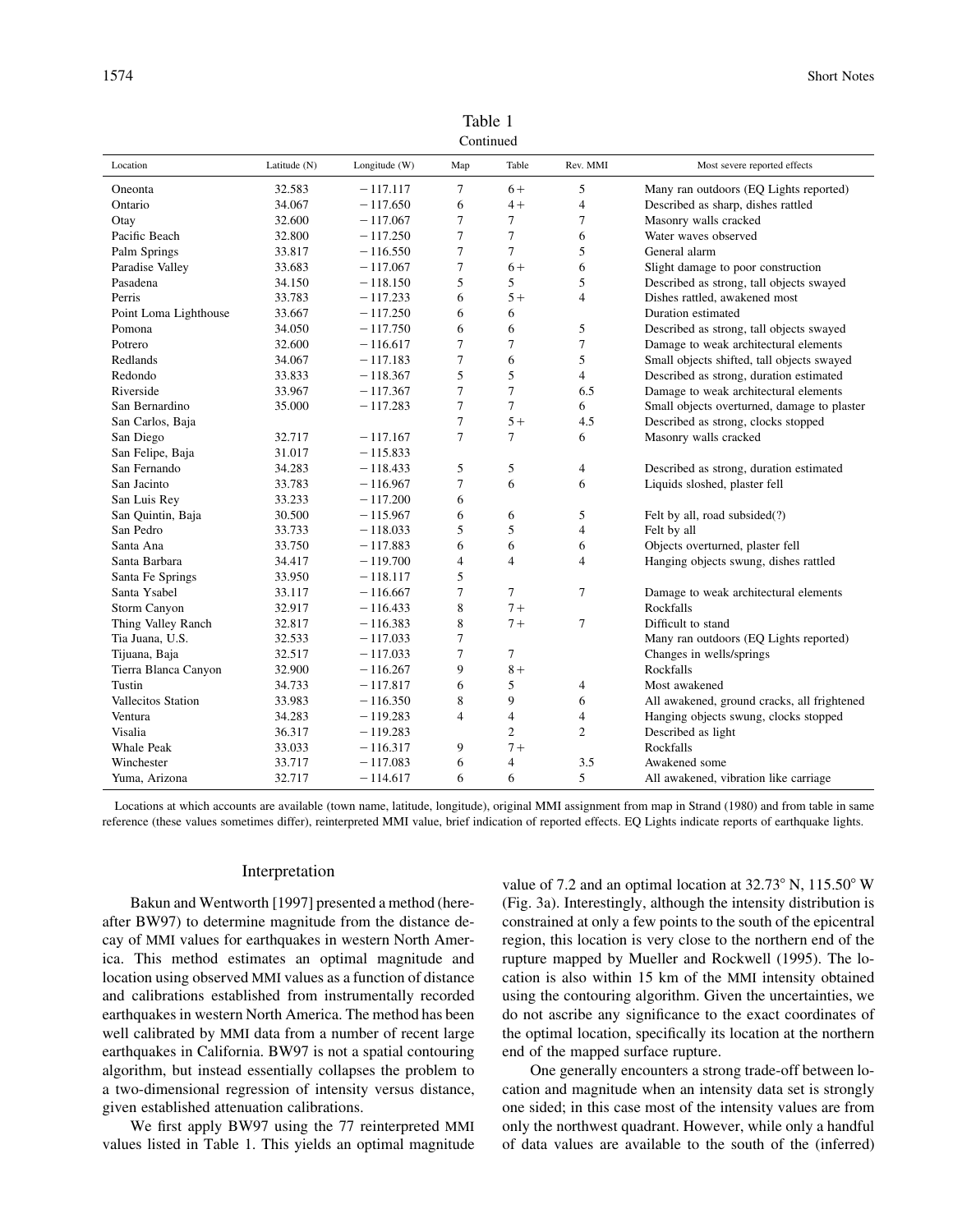

Figure 2. Locations of reinterpreted MMI values for the 1892 Laguna Salada earthquake (solid circles). Contouring is done using the Generic Mapping Tools surface algorithm; see text for details. Open circles indicate locations at which landslides or rockfalls were observed.

source location, these values apparently do provide significant constraint.

To explore the extent to which the optimal solution depends on the sparse available data to the south/southeast of the inferred epicenter, we recalculated the solution after deleting one or more of the MMI values to the south/southeast. If we delete individual values from Cerro Prieto, Ensenada, and El Alamo, or all three of these values together, all of the solutions are within the root mean square  $(rms) = 0.2$  contour shown in Figure 3a. The one data point from Yuma, however, provides a much more important constraint. If this one data point is removed, the optimal solution shifts to  $32.77^{\circ}$  N,  $114.74^{\circ}$  W, coincidentally very close to the location of Yuma. The optimal magnitude increases to 7.7. While one would like to have additional data points to help constrain the solution, the city of Yuma was relatively well populated, with a population of 2671 according to the 1890 census. The effects of the earthquake in Yuma were also documented by multiple accounts, all of which reveal that, while no damage occurred, the shaking was strongly felt. If we recalculate the optimal solution using an intensity value of 4 instead of the preferred value of 5, the optimal location shifts by only about 10 km.

If we artificially impose high MMI values along the

mapped trace of the Laguna Salada rupture, the optimal location shifts only slightly, to  $32.41^\circ$  N,  $115.64^\circ$  W (Fig. 3b). The optimal value depends on the assigned near-field MMI values: assigning values of 9 raises the  $M_w$  estimate only slightly, to 7.3.

The extent to which historic earthquake observations can be calibrated with observations from modern events depends on the extent to which intensities have been assigned consistently for the historic and modern earthquakes. As noted, the practice of intensity assignments can vary between different individuals, and general practice has evolved somewhat over time. However, apart from detailed analysis of the intensities, a simple comparison of the 1892 intensity distribution with that from the 1992  $M_{\rm w}$  7.3 Landers earthquake is illuminating (Fig. 4). We find that the overall shaking pattern is similar to that of the more recent earthquake, although the overall felt area of the Laguna Salada event appears to be somewhat smaller. The smaller felt area of the Laguna Salada earthquake might have been a consequence of the sparse population density, but southern Arizona was relatively well populated at the time. The 1887 Sonora, Mexico, earthquake was documented at dozens of locations in southern and central Arizona (DuBois and Smith, 1980). Moreover, it appears that news from southern Arizona reached the east coast more efficiently than did news from California at this time: the 1887 event received far more coverage in the *New York Times* than did the 1892 event. We thus settle on  $M_{\rm w}$  7.2 as our preferred estimate for the 1892 event. Given the sparse intensity data, this value is probably constrained to at best  $\pm 0.2$ .

To characterize the distance decay of MMI values from the Laguna Salada earthquake we use a least-squares regression to fit the observed values to the equation

$$
MMI = A - Br - Clog(r), \qquad (1)
$$

where *A*, *B*, and *C* are constants and *r* is epicentral distance. The optimal curve  $(A = 12.8, B = 0.0039, C = 3.0)$  is shown in Figure 4. The open circles along this curve correspond to the rockfall locations shown in Figure 1. At some of these locations we are not able to estimate MMI values, whereas estimated values at other locations are relatively poorly constrained. The circles thus indicate estimated shaking intensity levels at locations at which rockfalls were observed. Although preliminary, these results suggest that rockfalls are typically generated by shaking levels of MMI VI and higher.

Fitting equation (1) to the Landers MMI values, we obtain *A*, *B*, and *C* values of 12.6, 0.00006, and 3.47, respectively. Although these values, and the curve shown in Figure 4, differ from those obtained for the Laguna Salada earthquake, Figure 4 reveals that the distance decay of the curve for the Landers earthquake is strongly controlled by weakly felt reports at large (900–1200 km) distance. The lack of similar values for the Laguna Salada earthquake might re-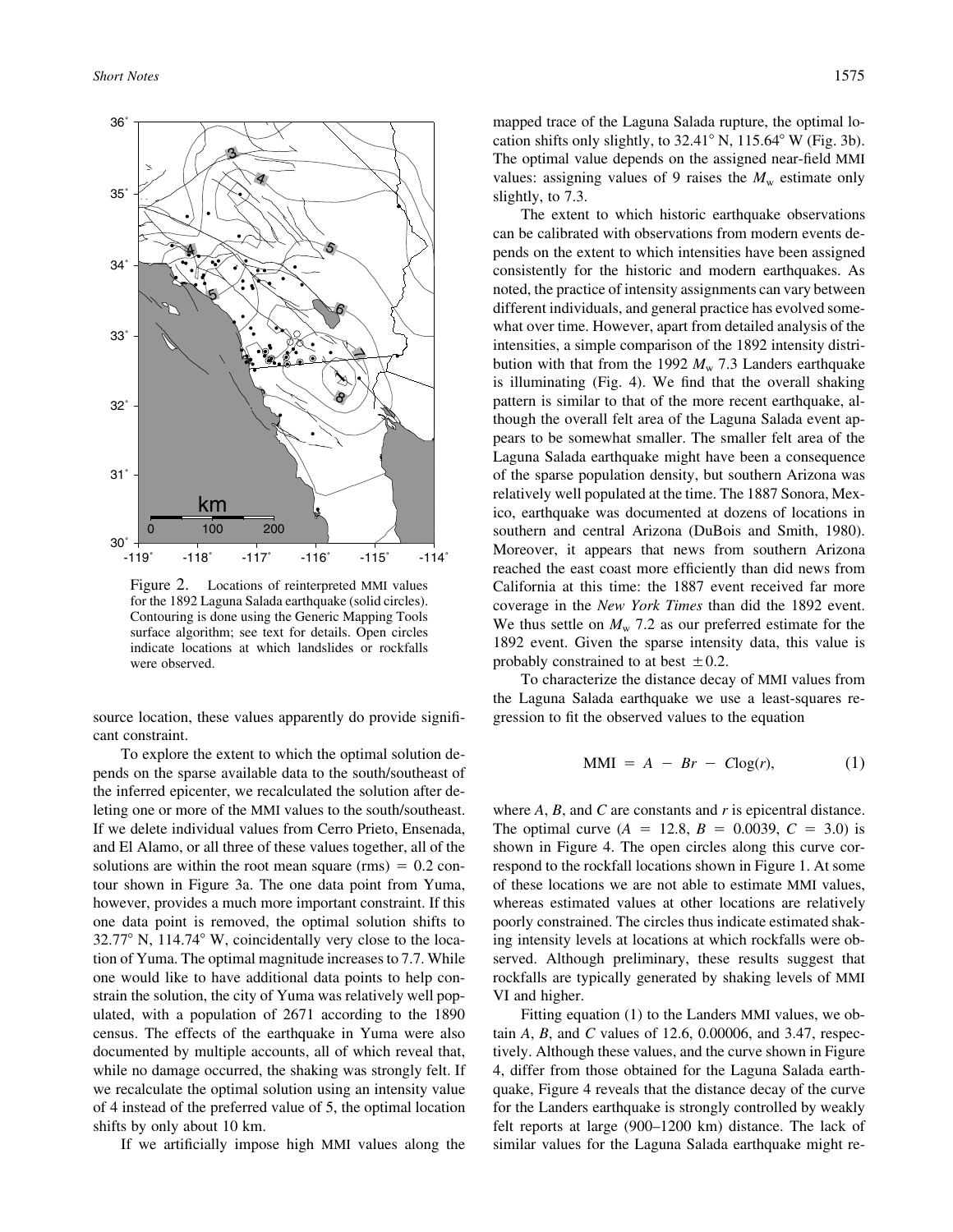

Figure 3. (a) The reinterpreted intensity distribution and results of grid-search regression for optimal location and magnitude using the method of Bakun and Wentworth (1997). The rms misfit value and magnitude results over the grid of trial locations are contoured with solid and dotted lines, respectively. (b) The regression results when high intensity values are artificially imposed along the trace of the mapped Laguna Salada fault rupture.



Figure 4. The shaking distributions of the 1992 Landers is shown along with that from the 1892 Laguna Salada earthquake. For both events, distance is estimated as the nearest distance to the mapped surface rupture. Heavy solid line shows best-fitting curve fit to Laguna Salada MMI values; light solid line shows bestfitting curve fit to Landers values. Open circles along this line indicate distances at which landslides and rockfalls were observed.

flect either the slightly smaller size of the event or its more sparse data set.

The intensity distributions of the 1892 and 1992 earthquakes reveal elongation of contours to the northwest–southeast; a similar pattern was observed for the 1999 Hector

Mine earthquake (see the archives of http://pasadena.wr. usgs.gov/shake/ca/index.html). This pattern is suggestive of rupture directivity for the Landers and Laguna Salada earthquakes. The former event is known to have had strong alongstrike directivity, and the latter event could have also rup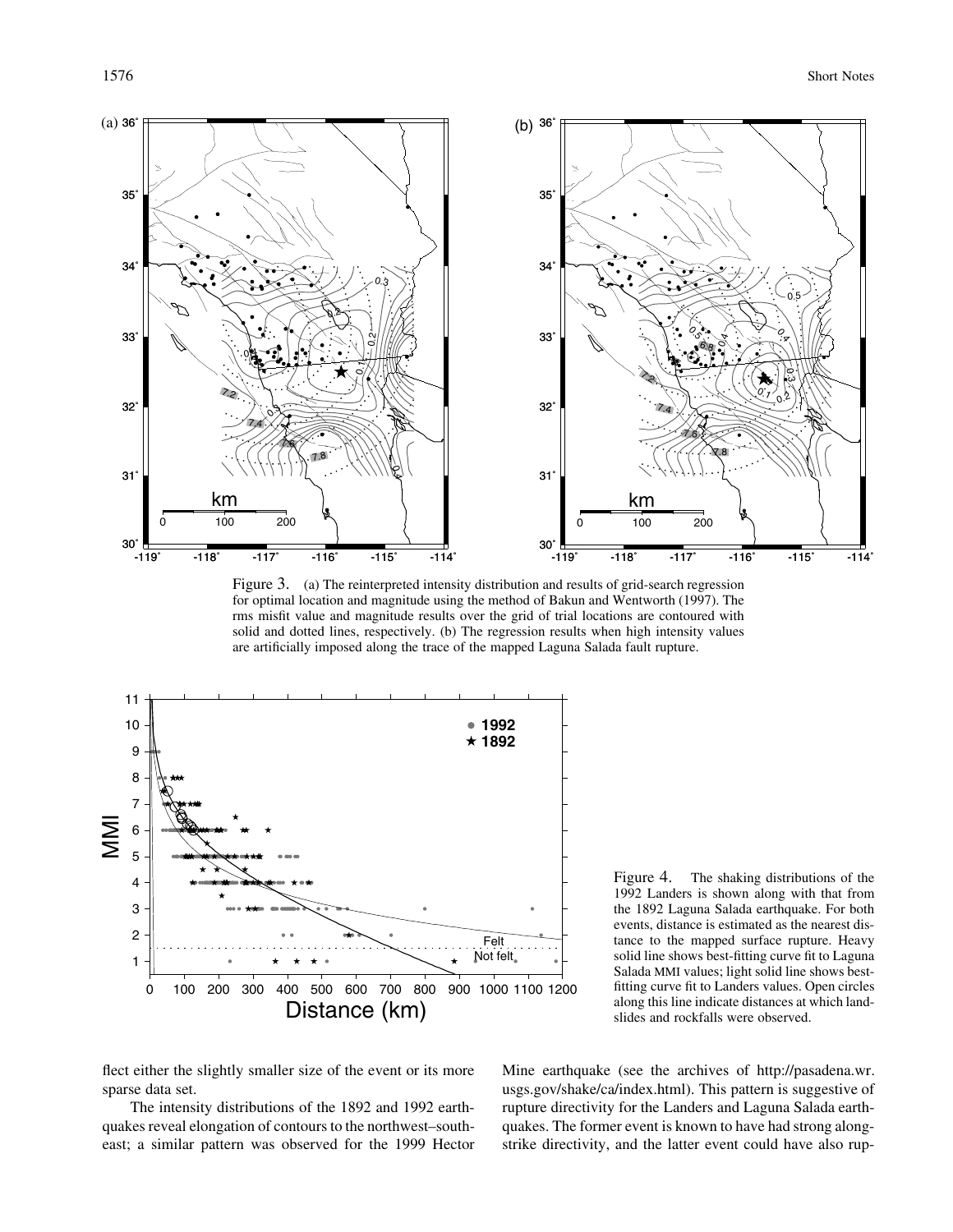tured toward the north-northwest. However, the Hector Mine rupture was largely bilateral and was not associated with strong directivity. We speculate that the similar pattern may in part reflect more efficient wave propagation in the direction of the regional tectonic fabric.

Large-scale anisotropy of wave propagation has been suggested and/or observed in previous studies. Kennett (1984) demonstrated that the development of higher-mode crustal surface waves is affected by large-scale crustal structure. This work was developed in subsequent theoretical studies (e.g., Kennett, 1986) and confirmed in observational investigations of *Lg* propagation (e.g., Hough *et al.*, 1989; Baumgardt, 1990; Wald and Heaton, 1991; McNamara *et al.*, 1996). In northern Baja California and southern California, the prevailing southeast–northwest trend of major batholiths and other structures is thus expected to be associated with especially efficient regional wave propagation. *Lg* propagation would be less efficient to the northeast of the mainshock, in which direction surface wave development would be impeded by large-scale crustal heterogeneity, including the presence of large sedimentary basins. As a rule, large sedimentary basins are associated with the amplification of ground motions, but where such basins interfere with the development of higher-mode surface waves, the result will be stronger apparent attenuation.

#### Conclusions

The results presented in this brief study show that a reinterpretation of the intensity data from the 1892 earthquake yields a magnitude estimate significantly below that previously inferred from the same felt reports considered in this study. Our preferred estimate,  $M_{\rm w}$  7.2, is very close to the value estimated based on the length of the Laguna Salada rupture (Mueller and Rockwell, 1995).

The earthquake thus appears to be similar in magnitude to the recent 1992 Landers and 1999 Hector Mine earthquakes. Combining this result with the reinterpreted magnitudes for the 1811–1812 New Madrid earthquakes (Hough *et al.*, 2000), one finds the 1857 Fort Tejon and 1906 San Francisco earthquakes to be nearly in a class by themselves among (crustal) events in the contiguous United States, with the 1872 Owens Valley earthquake (estimated  $M_{\rm w}$  7.6) third on the list.

Even without reliable intensity observations for the epicentral region, the macroseismic effects are sufficiently dense to yield an optimal location in northern Baja California, very close to the Holocene surface rupture mapped by Mueller and Rockwell (1995). Our results are based on an intensity distribution that is largely one sided, so the intensities alone are not sufficient to constrain the location precisely. However, even the sparse data to the south and southeast represent an improvement over the situation with many important historic earthquakes (those along coastlines, as well as the 1811–1812 New Madrid sequence), for which the intensity distributions are entirely one sided. Our results

thus corroborate the earlier association of the Laguna Salada rupture with the 1892 earthquake, as well as the Mueller and Rockwell (1995) estimate of magnitude.

In our study we have used two approaches to identify the location of an earthquake from an intensity distribution: that of Bakun and Wentworth (1997) and a simple contouring algorithm. In this case the results are found to be extremely consistent. In general we anticipate that the two methods might be complementary, as the former method incorporates attenuation based on observations, while the latter considers the two-dimensional distribution of data.

### Acknowledgments

We thank Erdal Safak, Greg Anderson, Karl Mueller, Ken Hudnut, and Nick Ambraseys for helpful comments and suggestions. We also thank Ruth Ludwin for a careful and constructive review. Figures 2–4 were generated using GMT software (Wessel and Smith, 1991).

#### References

- Ambraseys, N., and R. Bilham (2003). Reevaluated intensities for the great Assam earthquake of 12 June 1897, Shillong, India, *Bull. Seism. Soc. Am.* **93,** 655–673.
- Bakun, W. H., and C. M. Wentworth (1997). Estimating earthquake location and magnitude from seismic intensity data, *Bull. Seism. Soc. Am.* **87,** 1502–1521.
- Barnard, F. L. (1968). Structural geology of the Sierra de Los Cucapas, northeastern Baja California, Mexico, and Imperial County, California, *Ph.D. Thesis*, University of Colorado, Boulder, Colorado.
- Baumgardt, D. R. (1990). Invesigation of teleseismic *LG* blockage and scattering using regional arrays, *Bull. Seism. Soc. Am.* **80,** 2261–2281.
- Brazee, R. J. (1979). Re-evaluation of modified Mercalli intensity scale for earthquakes using distance as determinant, *Bull. Seism. Soc. Am.* **69,** 911–924.
- DuBois, S. M., and A. W. Smith (1980). The 1887 earthquake in San Bernardino Valley, Sonora: historic accounts and intensity patterns in Arizona, State of Arizona Bureau of Geol. and Mineral Tech., Special Paper 3.
- Hough, S. E., K. Jacob, and P. Friberg (1989). The 11/25/1988 *M*6 Saguenay earthquake near Chicoutimi, Quebec: evidence for anisotropic wave propagation in northeastern North America, *Geophys. Res. Lett.* **16,** 645–648.
- Hough, S. E., J. G. Armbruster, L. Seeber, and J. F. Hough (2000). On the modified Mercalli intensities and magnitudes of the 1811–1812 New Madrid, central United States earthquakes, *J. Geophys. Res.* **105,** 23,839–23,864.
- Jennings, C. W. (1994). Fault activity map of California and adjacent areas, Calif. Geol. Survey GDM 6.
- Kennett, B. L. N. (1984). Guided wave-propagation in laterally varying media. 1. Theoretical development, *Geophys. J. R. Astr. Soc.* **79,** 235– 255.
- Kennett, B. L. N. (1986). *Lg*-waves and structural boundaries, *Bull. Seism. Soc. Am.* **76,** 1133–1141.
- McNamara, D. E., T. J. Owens, and W. R. Walter (1996). Propagation chraracteristics of *Lg* across the Tibetan Plateau, *Bull. Seism. Soc. Am.* **86,** 457–469.
- Mueller, K. J., and T. K. Rockwell (1995). Late Quaternary activity of the Laguna Salada fault in northern Baja California, Mexico, *Geol. Soc. Am. Bull.* **107,** 8–18.
- Musson, R. M. W. (1998). The Barrow-in-Furness earthquake of 15 February 1865: liquefaction from a very small magnitude event, *Pure Appl. Geophys.* **152,** 733–745.